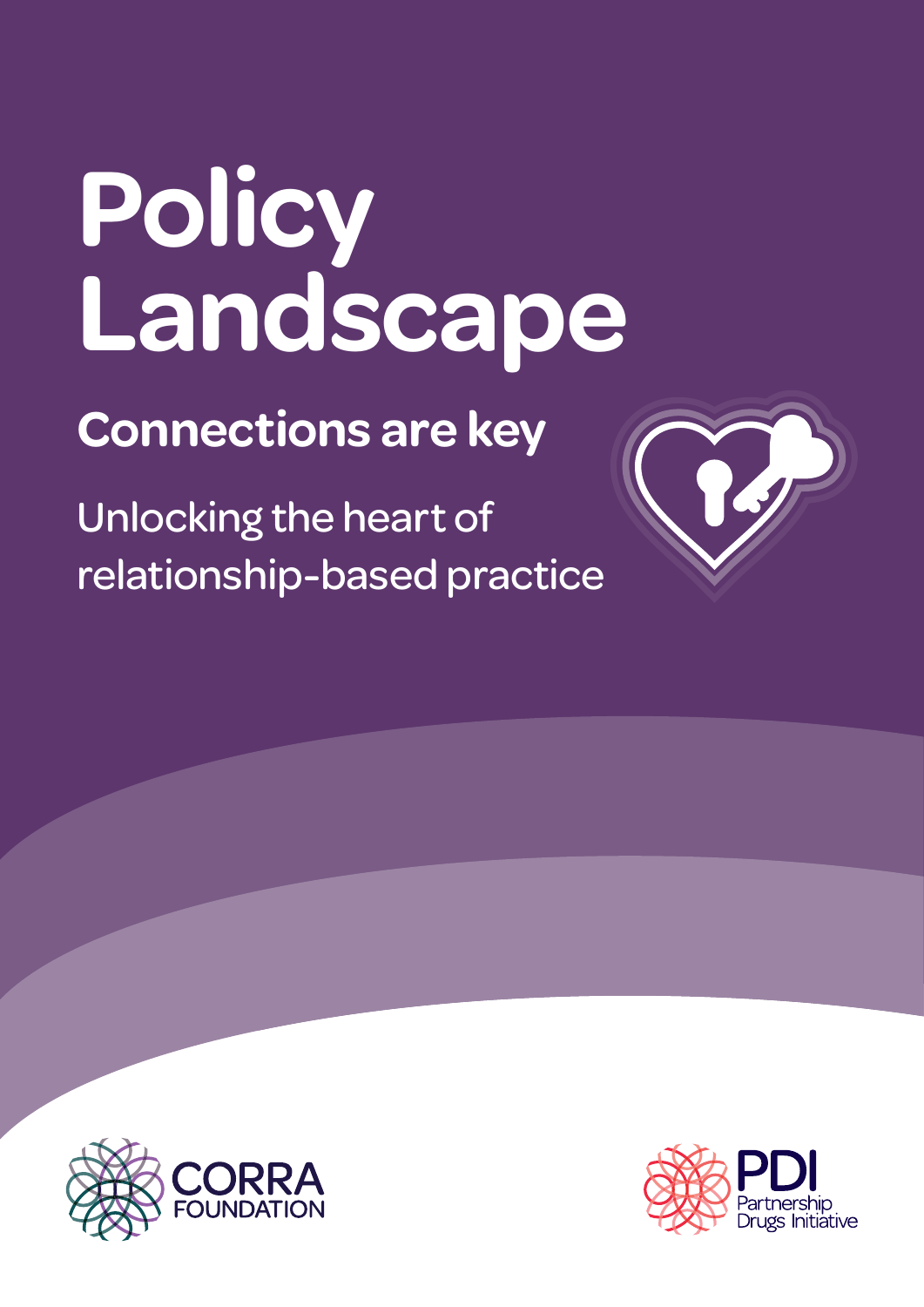## **Overview**

**This document briefly reviews the Scottish policy reports, assessment frameworks and care reviews that form the preliminary scope for the review. These publications highlight the growing national interest in helping children and families living with drugs and alcohol and the push for more strategies to encourage quality third sector care.**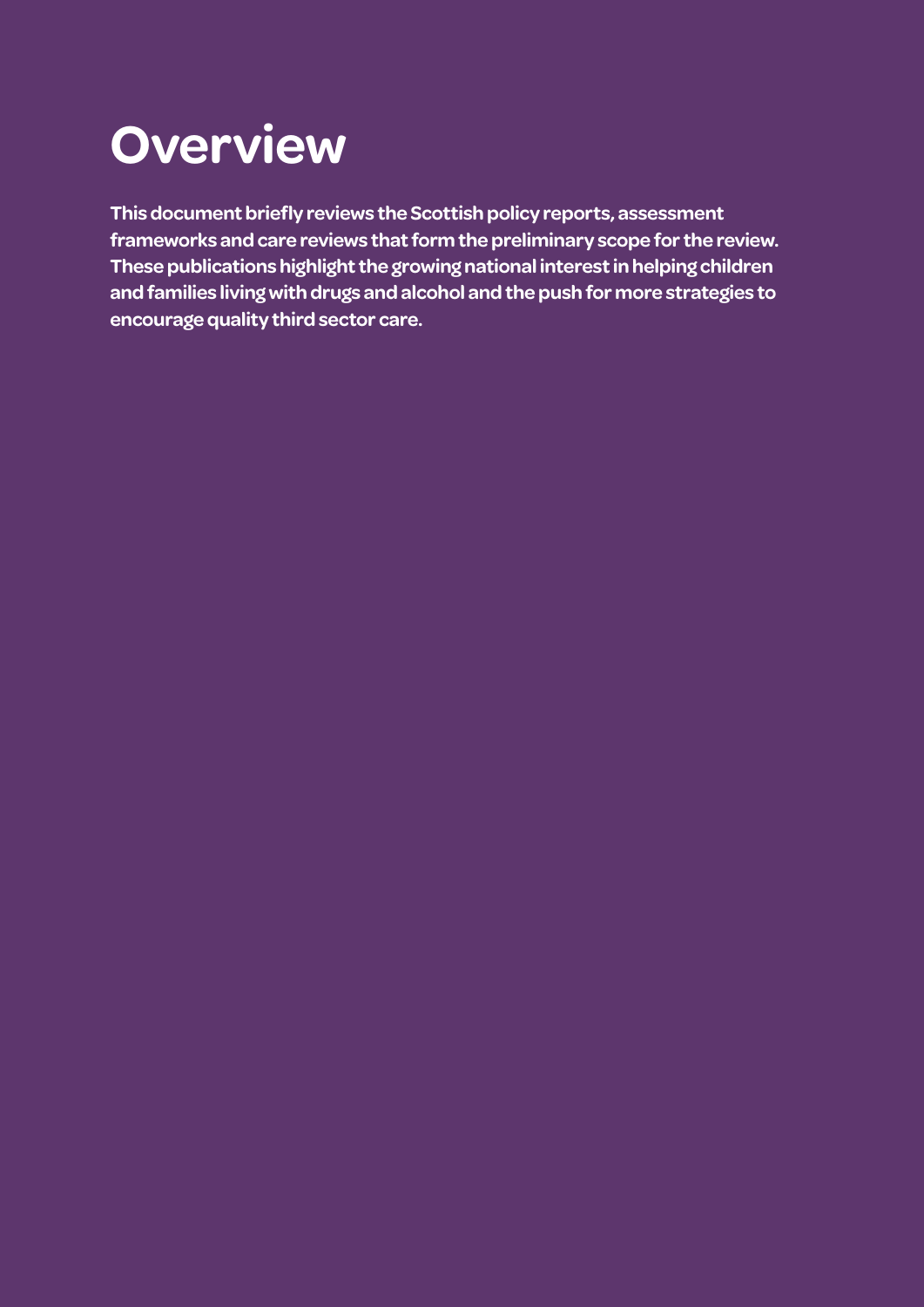## **Getting It Right for Every Child (GIRFEC)**

# for every child

Reflecting the *United Nations Convention on Rights of the Child*, *GIRFEC* is a child focused model introduced in Scotland in 2014 that aims to address, respect and work with the uniqueness of every child's experience living with drugs and alcohol. *GIRFEC* considers all wider influences that contribute to a child's wellbeing, and their research into the experiences

of practitioners and young people since 2006 has shown that a coordinated, multidisciplinary approach is essential to maintain all aspects of wellbeing. The areas of 'growth and development', 'the outside world' and 'people around me' shown in the **My World Triangle** are viewed as interdependent in terms of maintaining positive outcomes, which supports the projects ecological and structural definition of relationship-based practice. Similarly, both *GIRFEC* and this project acknowledge the wider responsibility of individual service workers and groups for ensuring children grow up healthy and happy.

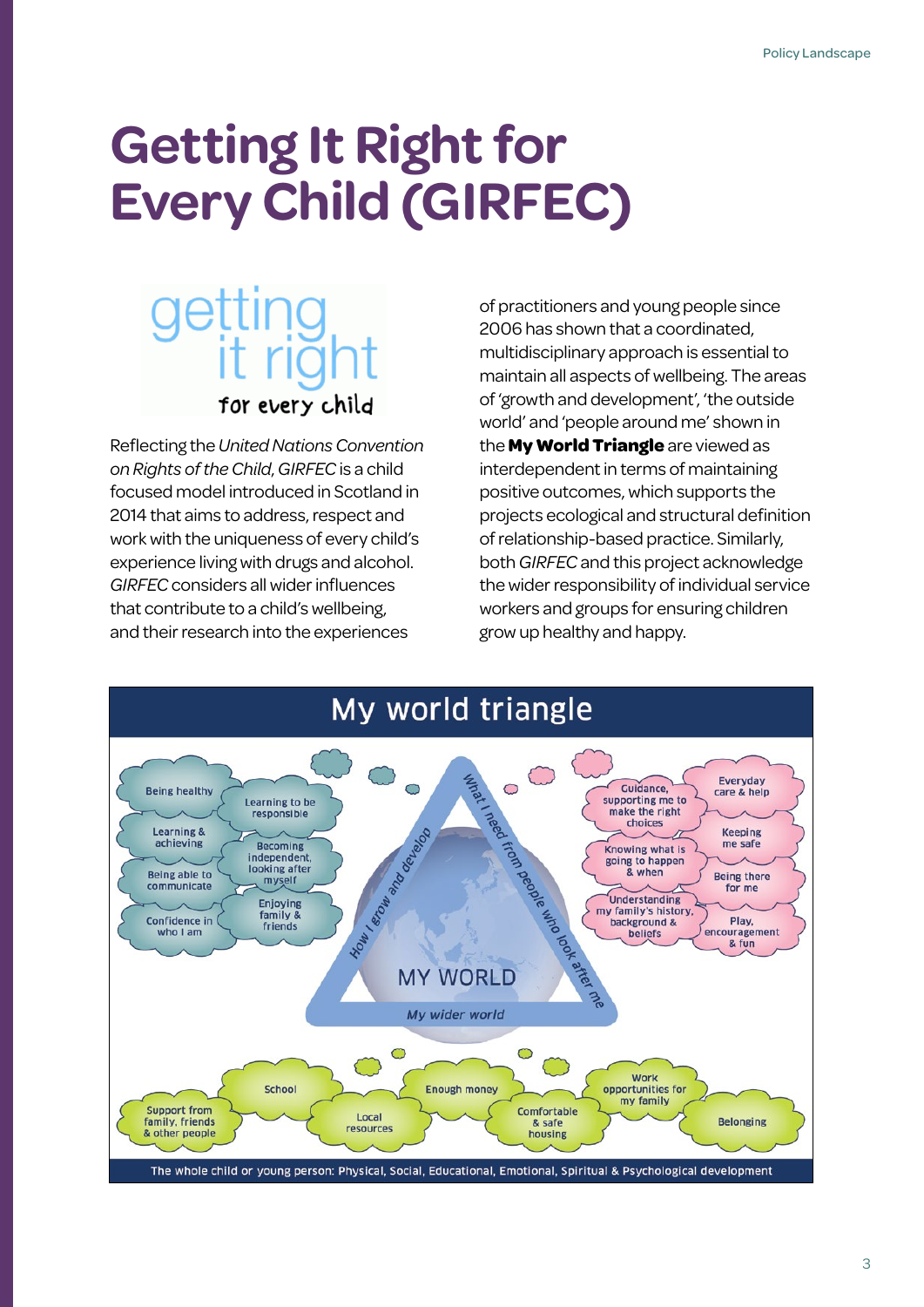To ensure the wellbeing of every child is protected, the *GIRFEC* model identifies eight factors that need to be fulfilled in their home, at school and in their wider community. These factors are often shortened to SHANARRI.

> **Safe Healthy Achieving Nurture Active Respected Responsible Included**

Though providing a model for operating effective care, the *GIRFEC* model recognises that each child has unique experiences and acknowledges the presence of Adverse Childhood Experiences (ACES). The Wellbeing Wheel above and the My World Triangle are tools, that services and practitioners are encouraged to use where possible to use when supporting children. The recommendation for collaborative service work and the recognition of how important whole family support can be for the child is what makes *GIRFEC* an integral component of our project's policy landscape.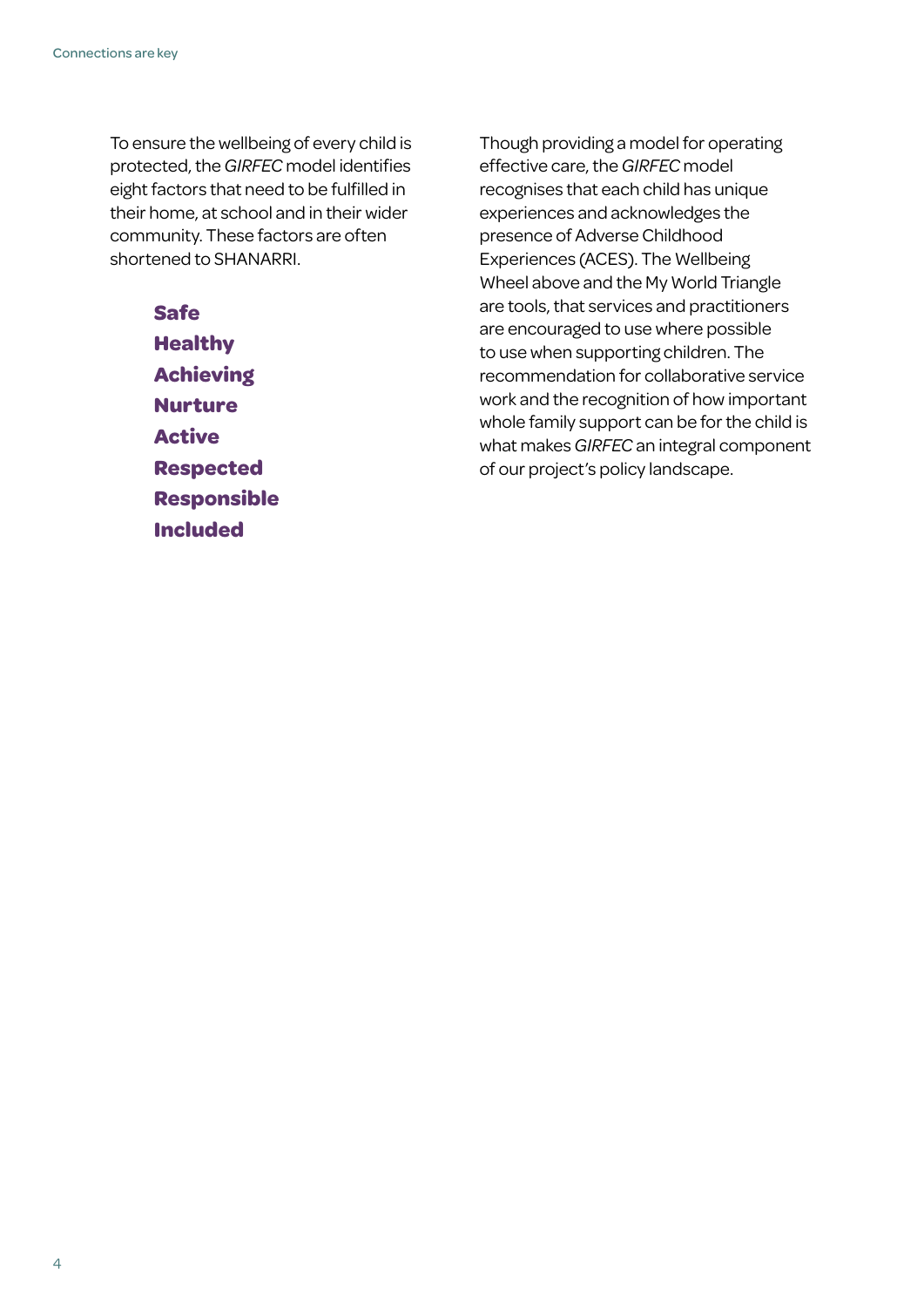## **The Quality Principles for Drug and Alcohol Services and the Health and Social Care Standards**



Scottish Government<br>Riaghaltas na h-Alba<br>gov.scot

Published in 2014, The Quality Principles are a framework set designed to improve recovery services across Scotland built upon the work that the Scottish Government and Alcohol and Drug Partnerships and services have been providing. Out of the eight framework guidelines, family inclusiveness, strengthbased assessment and integrative support were promoted as effective pathways to recovery. They are listed below.

#### You should be supported by workers who have the right **attitudes, values, training and supervision** throughout your recovery journey.

Trauma informed work, setting personal recovery goals and evidence informed treatment all centres around listening to the experiences of the people accessing services. This is an integral component of the project's standpoint and are considered important at government level.

Included in this principle was a requirement that workers should encourage a community-based recovery, a further point that is incorporated into this project's framework.

You **should be involved** in a full, strength-based assessment that ensures the choice of recovery model and therapy is based on your needs and aspirations.

The quality principles supports the idea that assessments should be strength based, attentive to potential trauma and for those using the service should be aware of all options and considerations that will be taken when developing a recovery plan. Most care provided to children and families is part of an on-going process and should be treated as such rather than a short-term fix. Doing so requires workers to be attentive to personal needs and be updated and supportive with personal relationships that can affect the recovery journey. The project supports the above framework principle and uses it as part of our research basis.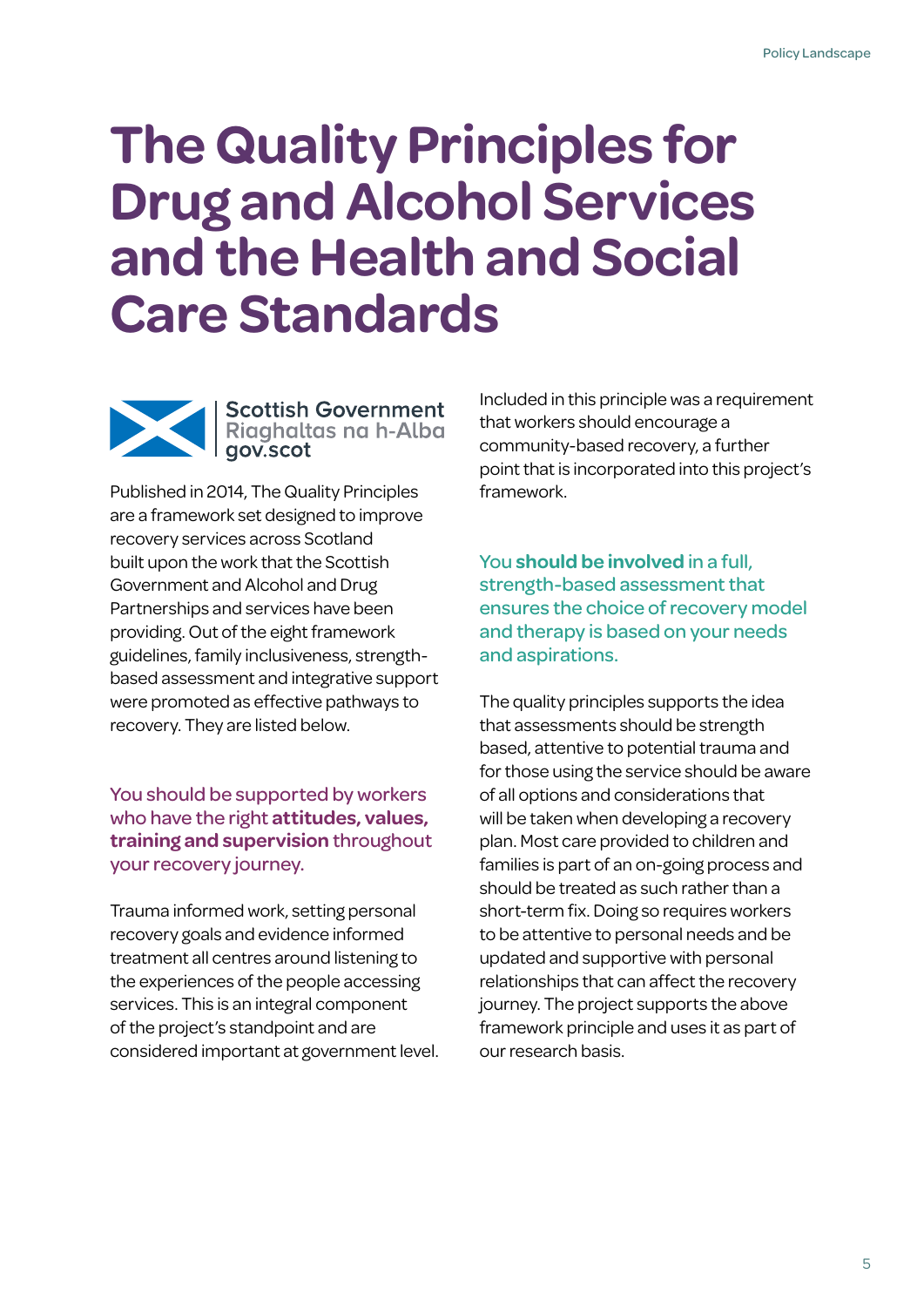You should have a **recovery plan that is person-centred and addresses your broader health, care and social needs**, and maintains a focus on your safety throughout your recovery journey.

The focus on safety throughout the recovery journey is important in this framework. Safety and risk assessment are areas that are frequently visited when considering a whole family approach, for the wellbeing of the children and other family members. Health, care and social needs are interdependent and approaches that aim to improve all aspects are prioritised in this research. More so, this principles aim to encourage work between practitioners and workers in different fields to ensure the safety and wellbeing of the individual and family is covered on multiple grounds.

#### Services should be **family inclusive** as part of their practice.

This final principle promotes and strengthen family inclusive services for children and families living with drugs and alcohol. Incorporated in this view is the multidimensional meaning of family, extending to anyone who plays a significant role in a person's life. The ability to choose who is considered as family is essential to those living with drugs and alcohol who are in recovery as it allows individuals the power to choose who is involved in their journey and part of the circle of support. The service should help minimise the impact that drug or alcohol use may have on those around the person. It gives service workers a responsibility to communicate and connect with those considered to be in a close circle, recognising the impact that living with drugs and alcohol can have on those other than the individual directly experiencing it.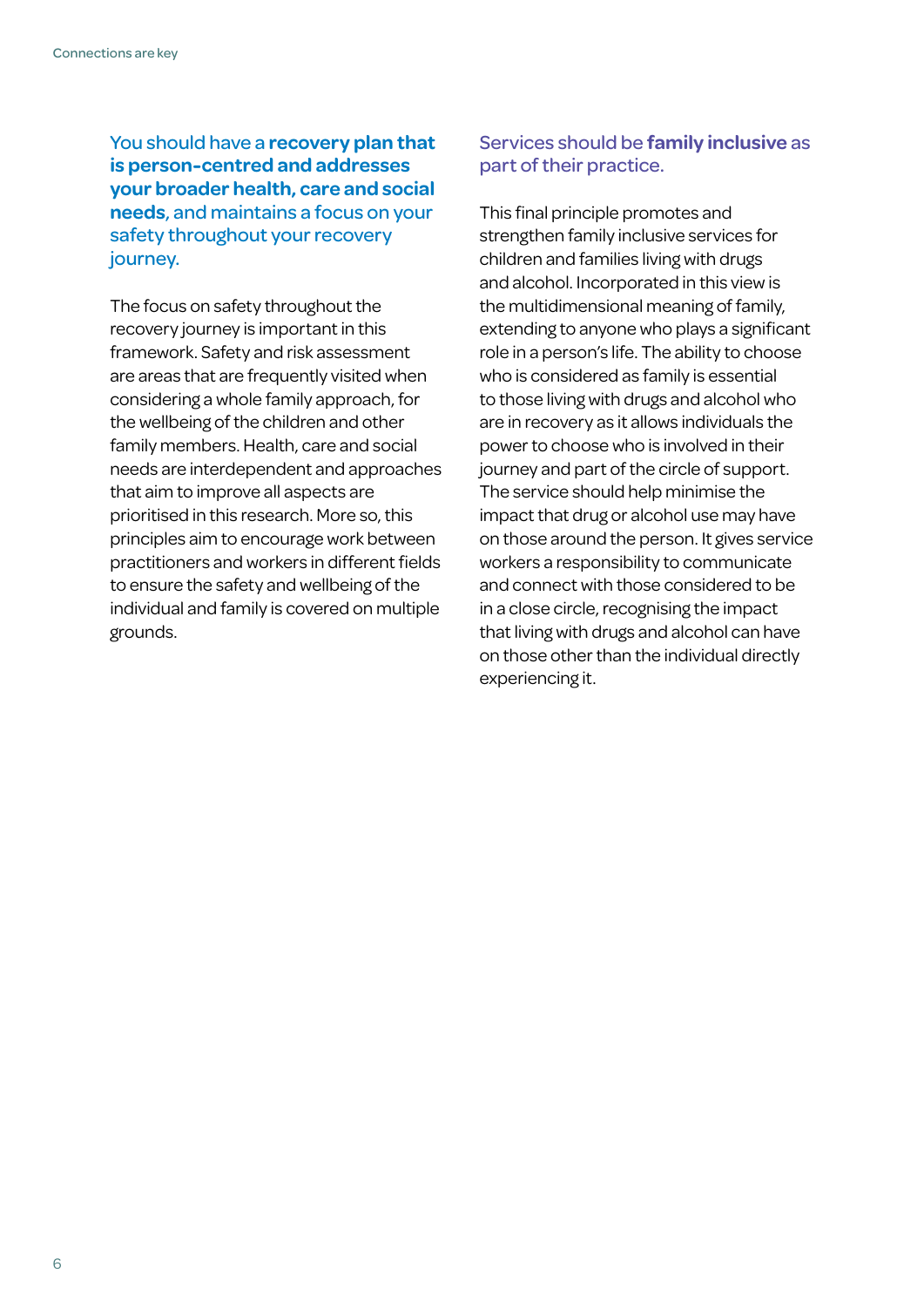## **Children in Scotland**

## **Children in Scotland**

In 2018 Children in Scotland introduced their *25 Calls*, bringing together diverse voices from across the sector to propose how children can experience greater equality and strengthened human rights**.**  From politics to clean air, each call pushes for better support for children in Scotland from across a variety of sectors. For the purpose of this review we were most interested in the Calls that included the rights of children, support for children in care and investment in whole family support. They are listed below and form part of our evidence framework that shows the need for continued support for children and families.

#### Call 7

Support the aims and work of the Care Review - making changes to improve care now and in future

Supporting the Care Review, Call 7 prioritises the relationships that are important to children and young people to protect and promote positive social development. There will always be support in place to make sure children are safe during this, only continuing with families when it is deemed safe for all members.

#### Call 4

To end abuse and neglect, live what we know: it's everyone's job to make sure children are alright

Call 4 pushes for all sectors in Scotland to have collective responsibility for the wellbeing of every child. Informed by parents', Children in Scotland acknowledge that often it can be difficult to know who to turn to for help, and that health visitors, teachers and other public workers should be available to support children.

#### Call 17

"Prioritise integration, support for families and participation to give children the best start"

Call 17 highlights the need to consider people as experts in their own lives and listen to feedback from children and families. Feedback has suggested to Scottish care support frameworks that rather than providing more childcare, the provision of high-quality child support is more effective. Encouraging children to participate and contribute to the development of support that is given to them allows them to shape their own future and improve services for generations to come.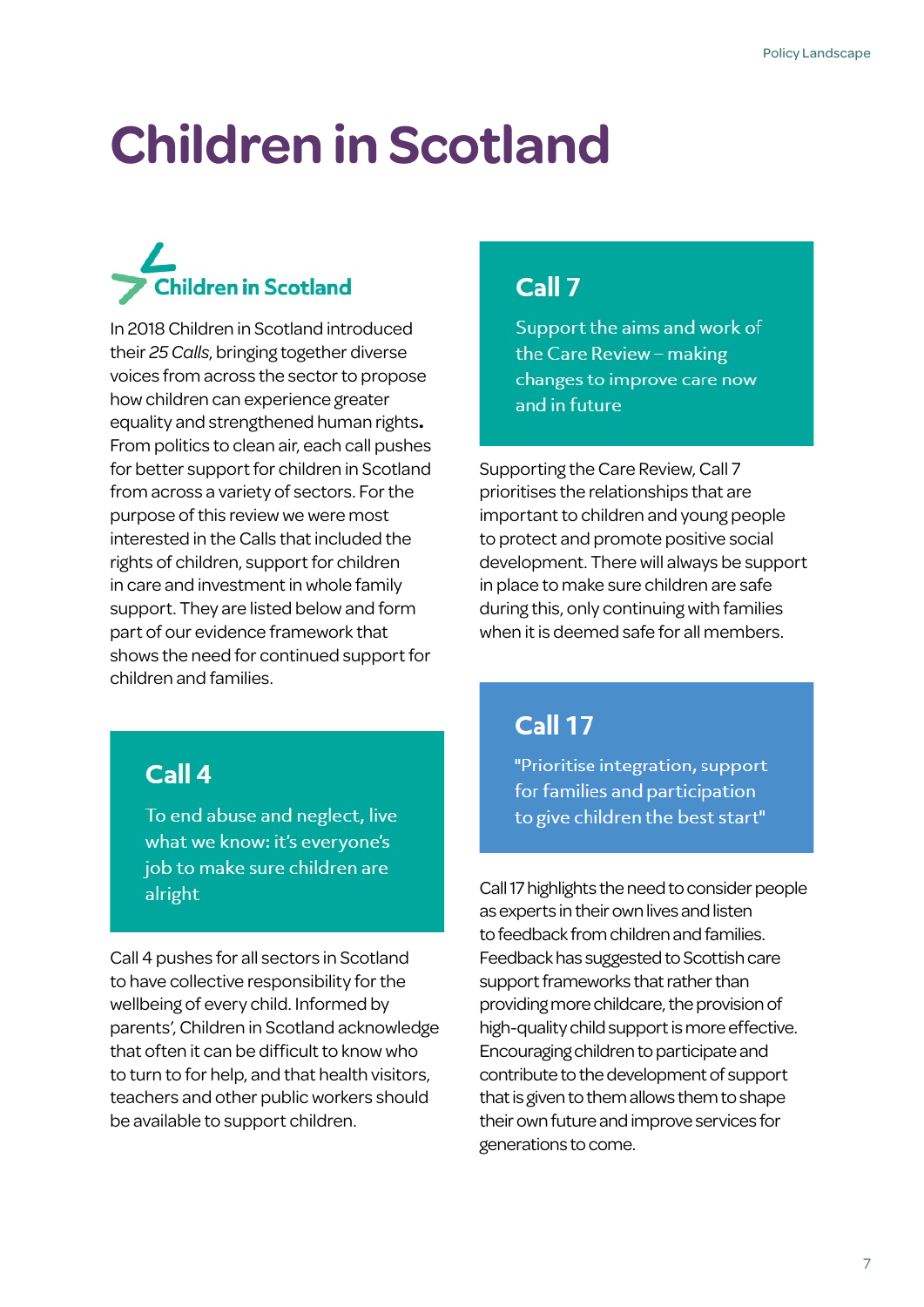#### **Call 21**

"Invest in relationship-based whole-family support." By **Parenting across Scotland** 

*United Nations Convention on the Rights of the Child* have been supported and incorporated into Scottish law, meaning that we now recognise the family is the best place for a child to grow up. It states that a child: "For the full and harmonious development of his or her personality, should grow up in a family environment, in an atmosphere of happiness, love and understanding."

To do this, an integrated network of support must be given to families to give them the best chance to thrive during or after recovery. This will involve increased cross-sector communication and a collective responsibility to assist each other in helping families stay together.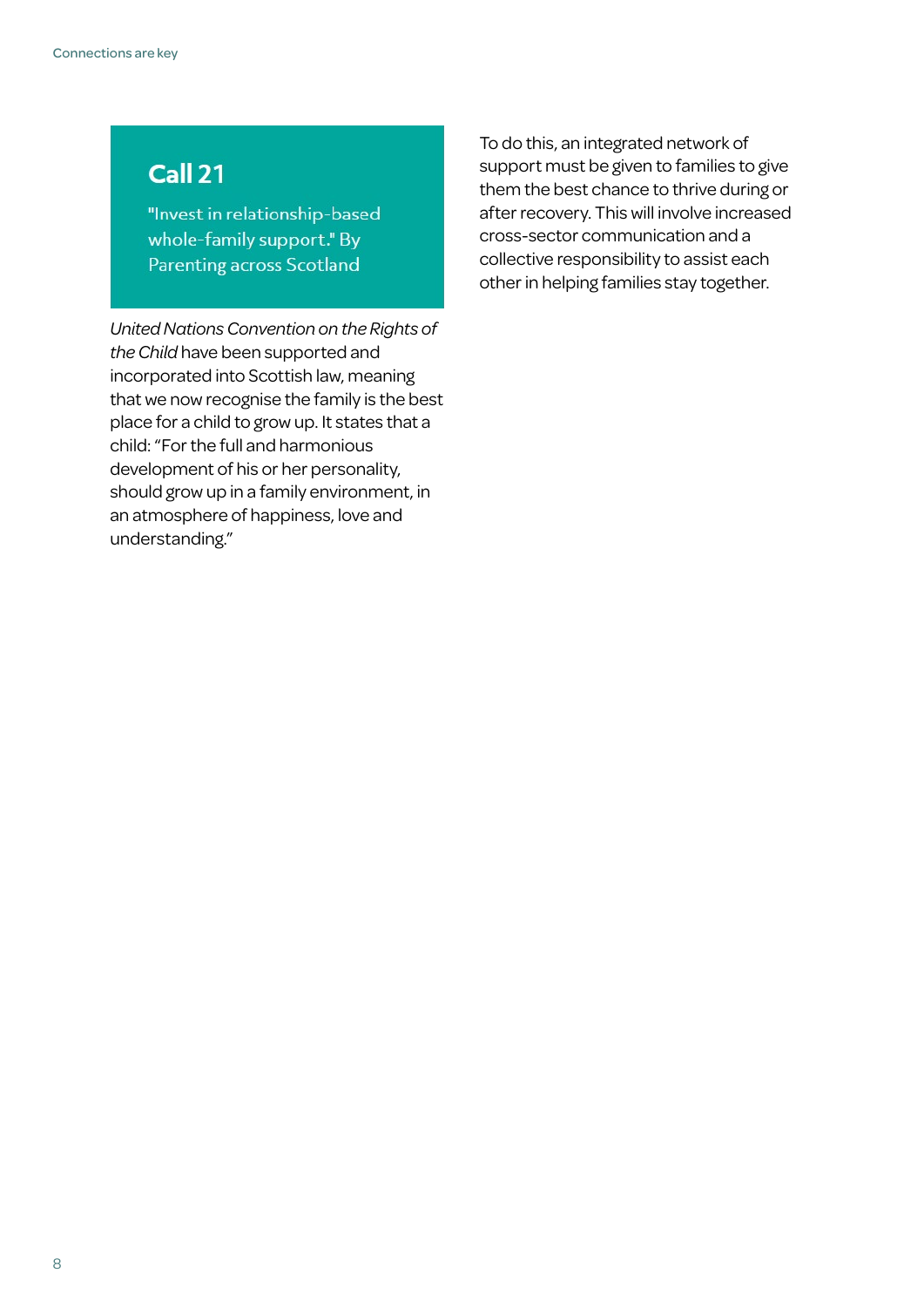## **Improving Scotland's Health Rights, Respect and Recovery**

Improving Scotland's Health **Rights, Respect and Recovery** 



The Scottish Government's alcohol and drug strategy, *Rights, Respect and Recovery* (2018) document centres around the aspiration that all people in Scotland have a right to lead healthy and happy lives, that they are respected and that they achieve their recovery. This strategy sets national guidance on preventing drug related deaths, alcohol and drug use and related harm to individuals. It recognises that such events can have drastic effects on children and family members in an individual's life – through social and physical health, wellbeing or financial instability. Listed in the Chapter 6 of the strategy are several outcomes and commitments made to support positive wellbeing for children and families.

The strategy reflects the project's scope as it commits to listen to the lived experiences of children and families living with drugs and alcohol to deliver appropriate treatments, interventions and solutions. Many children experience family alcohol and drug use differently and can be at risk dependent on their interaction with the experience. Adverse Childhood Experiences (ACEs) can increase the risk of future personal struggles with alcohol and drugs. It is essential to understand the impact of ACEs and the ways in which children can cope or be at risk depending on their personal experience. This subject is addressed in the review, with a focus on assessing resilience and risk, and why it is essential to have a person-centred approach to care. Each family is considered unique with their own experience in this strategy, reflecting the values of this project.

#### Outcome: Children and families affected by alcohol and drug use will be safe, healthy, included and supported

| <b>Commitments to achieve the outcome</b>                                                                                                                                                          |                |
|----------------------------------------------------------------------------------------------------------------------------------------------------------------------------------------------------|----------------|
| Ensure family members will have access to support in their own right and, where appropriate, will be<br>included in their loved one's treatment and support.                                       | C <sub>1</sub> |
| Ensure all families will have access to services (both statutory and third sector) provided through a<br>whole family approach, in line with the values, principles and core components of GIRFEC. | C <sub>2</sub> |
| Involve children, parents and other family members in the planning, development and delivery of<br>services at local, regional and national level.                                                 | C <sub>3</sub> |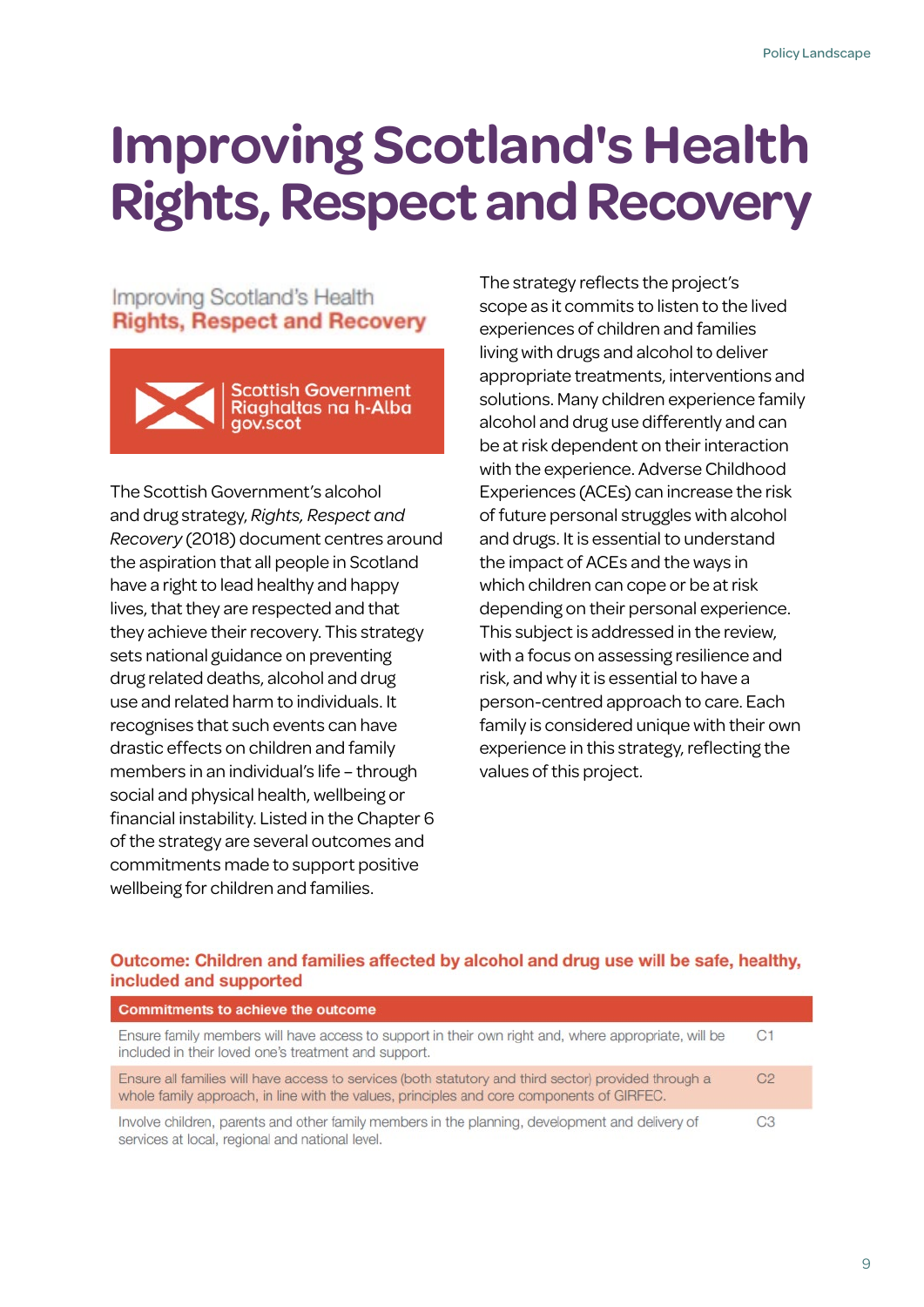- 7. It is also extremely important to identify and support the positive contribution family members can make to a person's recovery journey. Although family relationships are complex, they are more often than not one of the most important factors in supporting someone with drug or alcohol use. However, family members also need support to build their own resilience and recover themselves.
- 8. This strategy sets out a shift towards a whole family and family-inclusive approach to treatment and must be developed with lived and living experience at the heart.

The strategy recognises the variation of 'family' and the value that supportive social circles must encourage a positive environment. Published in late December 2018, this strategy is at the forefront of policy making and this research will maintain the same standpoint. The focus placed on loving families and having love at the heart of children's experiences is supported by the *Independent Care Review*.

#### Whole family approach

- 12. The whole family approach looks at tailored support for all that are affected: adults on their recovery journey and also the children. We want children and young people to remain in stable loving families wherever possible. For this to happen, services need to work together to support families and share concerns quickly and effectively to protect children and young people from harm.
	- Children at risk are identified and appropriate action taken.
	- Treatment and good parenting comes together.
	- Children's needs are met in their own right.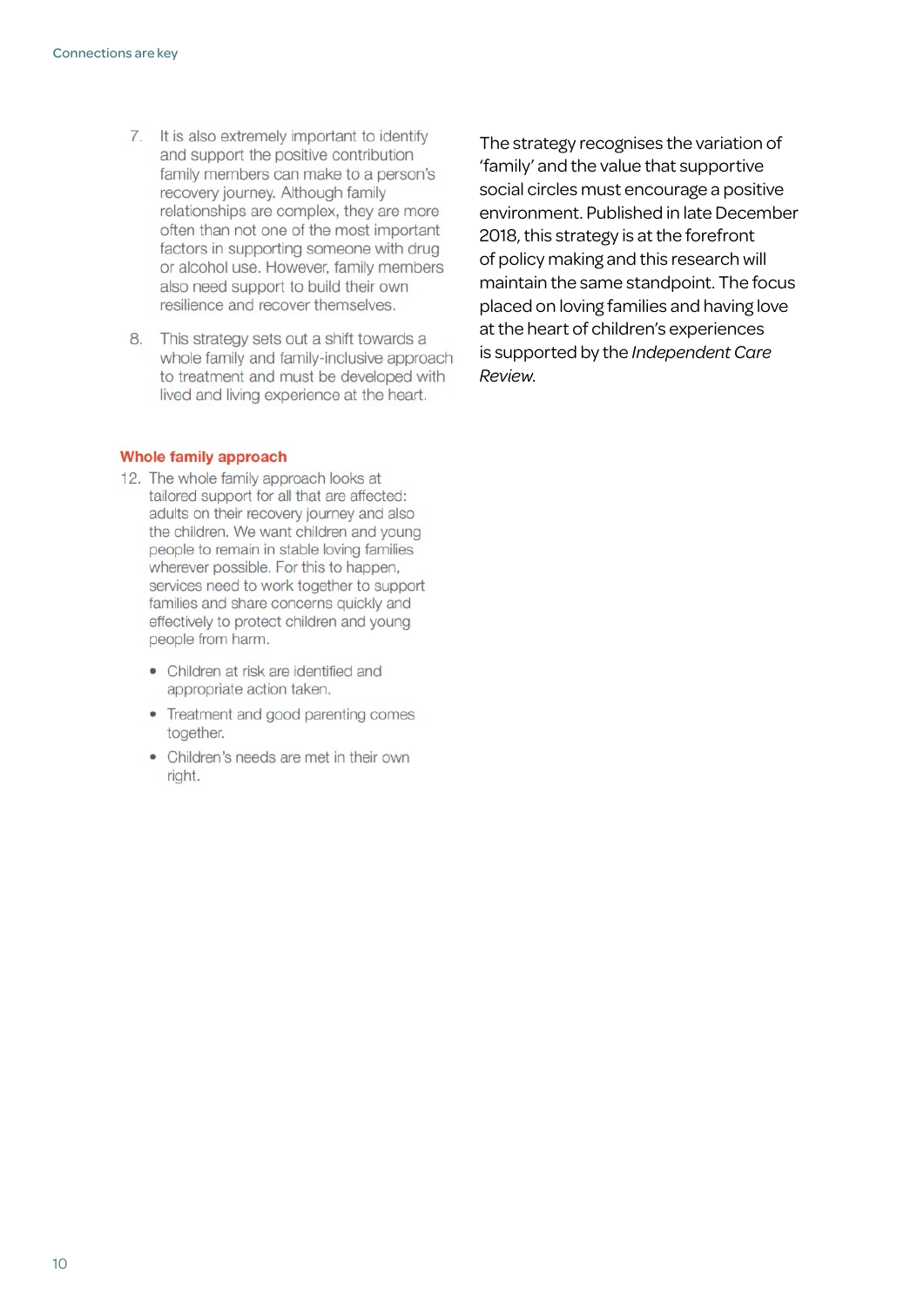## **Indepentent Care Review**

### Independent **Care Review**

In 2016, an independent root and branch review of the care system in Scotland was announced by the Scottish Government. *The Independent Care Review*, which concluded in Spring 2020, aimed to identify and deliver lasting change in Scotland's care system and leave a legacy that will transform the wellbeing of infants, children and young people. The lived experience and wisdom of people were at the heart of the Care Review; with over 5500 voices of children and young people in care, care leavers, families, paid and unpaid carers underpinning the work. It is their experiences and voices that gave clarity and focus on what matters. Throughout the review, children and young people spoke of the importance of meaningful and loving relationships in their everyday lives, and the need for their rights to be respected. The Care Review published its findings and recommendations in February 2020. The report identified five foundations for

change, with over 80 specific changes that must be made to transform how Scotland cares for children and families as well as the unpaid and paid workforce.

Among other principles, these four resonate with the purpose of the project and form the groundwork of why the project will be useful for future generations of children, policy makers and support workers.

These five publications summarised form the policy context of this review. With four of them being published in the last year, these strategies are a contemporary example of Scottish policies advocating that everyone has a responsibility to take care of children and families living with drugs and alcohol. The focus on whole-family approaches, redefining what it means to be a family in contemporary society, and the movement for respect and person-centred care to be at the heart of each recovery journey is what makes these publications important for this research. Those involved with this project aim to keep these values present in all the work that takes place and have them form the backbone of this research.

All adults involved in the care of children and young people are empowered, valued and equipped to deliver the best care system in the world.

Scotland's care services will plan and work better together, sharing information more easily to ensure we understand the what and how of supporting children, young people and their families from a local through to a national level.

Families on the edge of care will get the support they need to stay and live together where safe to do so.

Relationships which are significant to children and young people will be protected and supported to continue unless it is not safe to do so. This recognises the importance of brothers and sisters, parents, extended family and trusted adults.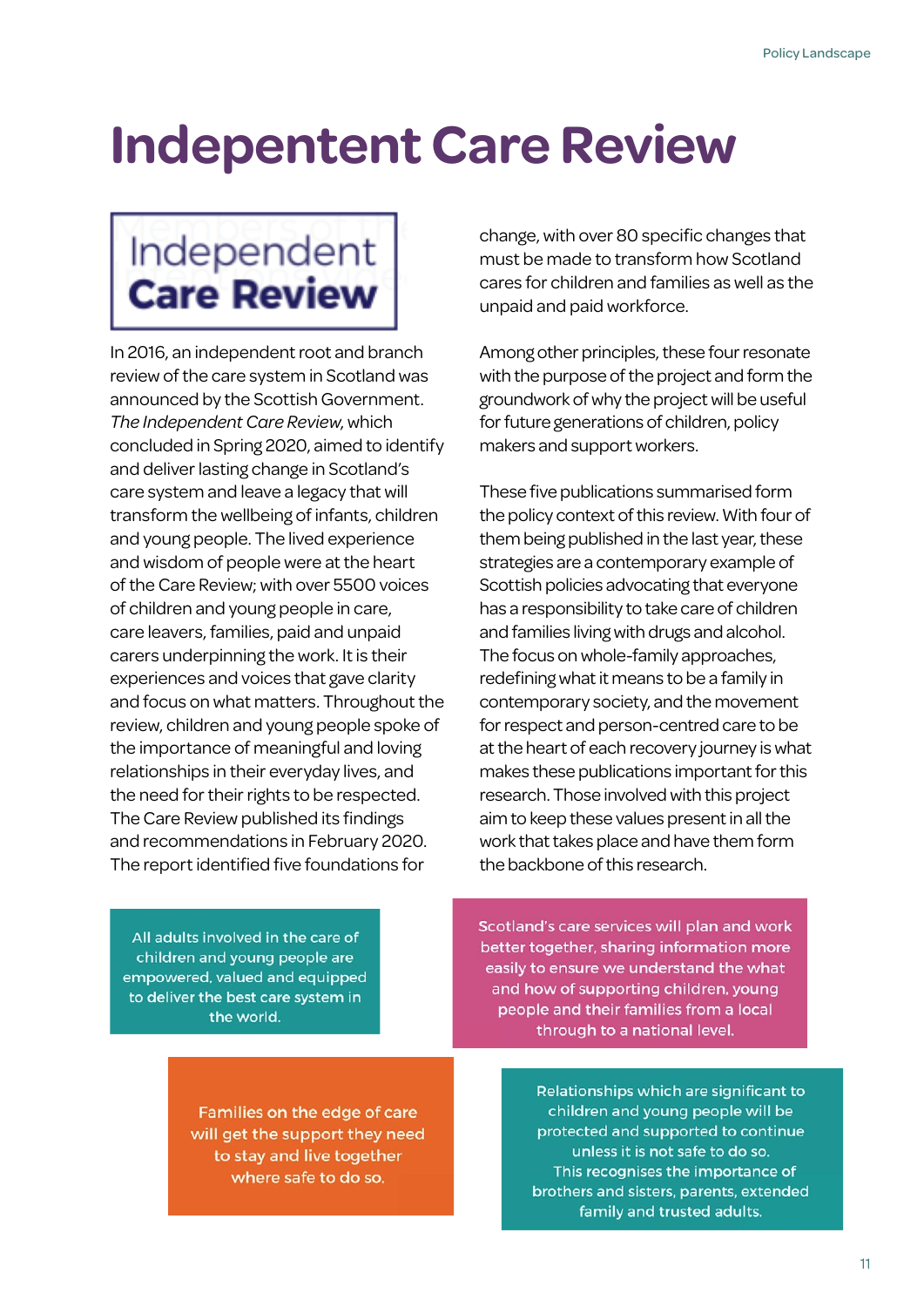## **References**

Corra Foundation, 2016. *Everyone Has A Story.* [https://www.corra.scot/grantprogrammes/partnership-drugs-initiative/ everyone-has-a-story-overview-report-2/] [Accessed: 26.02.19]

Carereview.scot. 2018. *The Intentions – Independent Care Review*. [online] Available at: <https://www.carereview.scot/intentions/> [Accessed: 11.01.19].

Cavers , S + O'Malley, A. 2018. *Call 17. Prioritise Integration, support for families + participation to give children the best start.*  Available at: [https://childreninscotland.](https://childreninscotland.org.uk/call-17-prioritise-integration-support-for-families-and-participation-to-give-children-the-best-start/) [org.uk/call-17-prioritise-integration](https://childreninscotland.org.uk/call-17-prioritise-integration-support-for-families-and-participation-to-give-children-the-best-start/)[support-for-families-and-participation-to](https://childreninscotland.org.uk/call-17-prioritise-integration-support-for-families-and-participation-to-give-children-the-best-start/)[give-children-the-best-start/](https://childreninscotland.org.uk/call-17-prioritise-integration-support-for-families-and-participation-to-give-children-the-best-start/) [Accessed 27.02.19]

Daniel, B 2018. Call 4. *To end abuse and neglect: Live what we know, it's everyones's duty to make sure children are alright.* Available at: [https://childreninscotland.](https://childreninscotland.org.uk/call-4-to-end-abuse-and-neglect-live-what-we-know-its-everyones-job-to-make-sure-children-are-alright/) [org.uk/call-4-to-end-abuse-and-neglect](https://childreninscotland.org.uk/call-4-to-end-abuse-and-neglect-live-what-we-know-its-everyones-job-to-make-sure-children-are-alright/)[live-what-we-know-its-everyones-job](https://childreninscotland.org.uk/call-4-to-end-abuse-and-neglect-live-what-we-know-its-everyones-job-to-make-sure-children-are-alright/)[to-make-sure-children-are-alright/](https://childreninscotland.org.uk/call-4-to-end-abuse-and-neglect-live-what-we-know-its-everyones-job-to-make-sure-children-are-alright/) [Accessed: 27.02.19]

Duncan, F. 2018. Call 7*. Support the aims of Care Review- making changes now to improve care work in the future.* Available at: [https://childreninscotland.org.uk/call-](https://childreninscotland.org.uk/call-7-support-the-aims-and-work-of-the-care-review-making-changes-to-improve-care-now-and-in-the-future/)[7-support-the-aims-and-work-of-the](https://childreninscotland.org.uk/call-7-support-the-aims-and-work-of-the-care-review-making-changes-to-improve-care-now-and-in-the-future/)[care-review-making-changes-to-improve](https://childreninscotland.org.uk/call-7-support-the-aims-and-work-of-the-care-review-making-changes-to-improve-care-now-and-in-the-future/)[care-now-and-in-the-future/](https://childreninscotland.org.uk/call-7-support-the-aims-and-work-of-the-care-review-making-changes-to-improve-care-now-and-in-the-future/) [Accessed: 27.02.19]

Scottish Government, 2014. *The Quality Principles: Standard Expectations of Care and Support in Drug and Alcohol Services.*  Available at: [https://www.gov.scot/](https://www.gov.scot/publications/quality-principles-standard-expectations-care-support-drug-alcohol-services/) [publications/quality-principles-standard](https://www.gov.scot/publications/quality-principles-standard-expectations-care-support-drug-alcohol-services/)[expectations-care-support-drug-alcohol](https://www.gov.scot/publications/quality-principles-standard-expectations-care-support-drug-alcohol-services/)[services/](https://www.gov.scot/publications/quality-principles-standard-expectations-care-support-drug-alcohol-services/) [Accessed: 27.02.19]

Scottish Government, 2018. *Getting it Right for Every Child.* Available at: [https://](https://www.gov.scot/policies/girfec/) [www.gov.scot/policies/girfec/](https://www.gov.scot/policies/girfec/) [Accessed: 27.02.19]

Scottish Government, 2018. *Rights, Respect and Recovery. Scotland's strategy to improve health by preventing and reducing alcohol and drug use, harm and related deaths*. Available at: [https://www.gov.scot/binaries/content/](https://www.gov.scot/binaries/content/documents/govscot/publications/publication/2018/11/rights-respect-recovery/documents/00543437-pdf/00543437-pdf/govscot%3Adocument) [documents/govscot/publications/](https://www.gov.scot/binaries/content/documents/govscot/publications/publication/2018/11/rights-respect-recovery/documents/00543437-pdf/00543437-pdf/govscot%3Adocument) [publication/2018/11/rights-respect](https://www.gov.scot/binaries/content/documents/govscot/publications/publication/2018/11/rights-respect-recovery/documents/00543437-pdf/00543437-pdf/govscot%3Adocument)[recovery/documents/00543437](https://www.gov.scot/binaries/content/documents/govscot/publications/publication/2018/11/rights-respect-recovery/documents/00543437-pdf/00543437-pdf/govscot%3Adocument) [pdf/00543437-pdf/govscot%3Adocument](https://www.gov.scot/binaries/content/documents/govscot/publications/publication/2018/11/rights-respect-recovery/documents/00543437-pdf/00543437-pdf/govscot%3Adocument) [Accessed: 27.02.19]

Simpson, C. 2018. *Call 21: Invest in relationship-based whole-family support*. [online] Children in Scotland. Available at: [https://childreninscotland.org.uk/call-21](https://childreninscotland.org.uk/call-21-invest-in-relationship-based-whole-family-support/?platform=hootsuite) [invest-in-relationship-based-whole-family](https://childreninscotland.org.uk/call-21-invest-in-relationship-based-whole-family-support/?platform=hootsuite)[support/?platform=hootsuite](https://childreninscotland.org.uk/call-21-invest-in-relationship-based-whole-family-support/?platform=hootsuite) [Accessed 27.02.19]